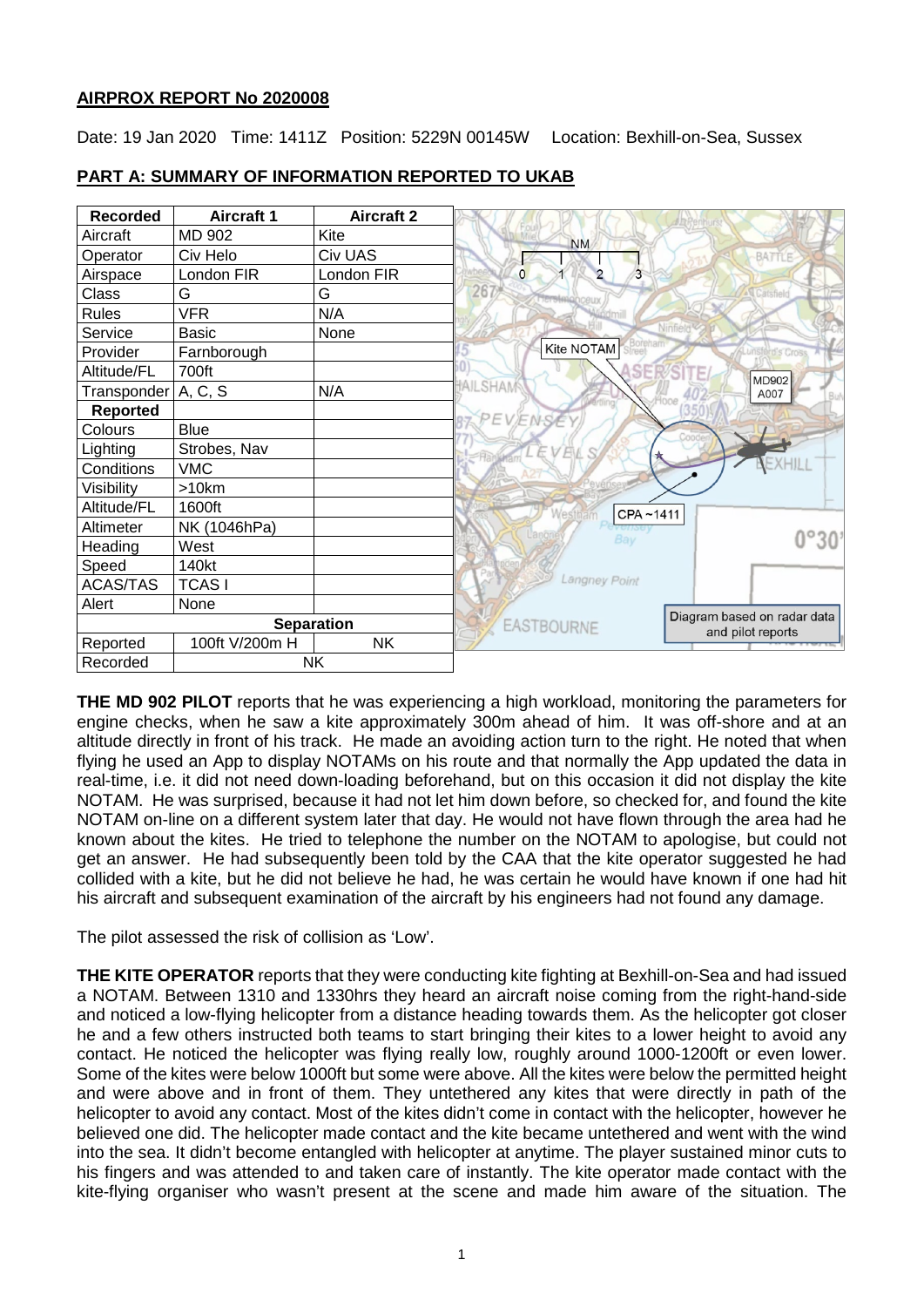organiser contacted the NOTAM office to confirm the details of the NOTAM and to report the situation. The helicopter continued on track, then made a 180° turn and went back to where it came from, but this time routed behind them. After about 30mins another helicopter came from the opposite direction, this time from the left. This helicopter was also flying lower than usual, but higher than the 1st helicopter. They managed to avoid the second helicopter. It was quite a nerve-wracking experience for everyone involved and they were worried about the safety of the helicopter and its occupants.

**THE FARNBOROUGH LARS E CONTROLLER** reports that he was working with LARS N and E bandboxed. Traffic levels were relatively high on a sunny Sunday. At around 1415, the MD902 pilot, who was on a Basic Service, reported that he had encountered several kites on the coast around Bexhill (slightly outside the LARS E area), that he had been at 600ft and some of them were above him. The controller acknowledged the report and made a note for any oncoming controllers. The pilot of a second aircraft then spoke on the frequency stating that the kite area was as per the NOTAM, to which the MD902 pilot replied that it had been his error, no other comment was made and there was no reference to an Airprox.

# **Factual Background**

The weather at Lydd was recorded as follows:

METAR EGMD 191350Z 36014KT 9999 FEW021 08/05 Q1044=

The following NOTAM was issued:

H0128/20 NOTAMN Q)EGTT/QWCLW/IV/M/W/000/032/5050N00025E001 A)EGTT B)2001190745 C)2001191630 E)KITE FLYING WI 1NM RADIUS 504944N 0002445E (COODEN, EAST SUSSEX). MAX HGT 3000FT AGL. FOR INFO **DR** 2020-01-0166/ AS2 F)SFC G)3200FT

## **Analysis and Investigation**

### **NATS Investigation**

The MD902 had taken-off from a private site for a local flight. It was identified and given a Basic Service on Farnborough LARS East. Due to very nice weather, high pressure and weekend traffic, the airspace was busy and workload was medium to high with more than 10 aircraft on frequency. The pilot had not reported their specific routing on the initial call to the Farnborough controller and the controller had not asked where they were planning to go. This was not a requirement of a Basic Service. The frequency was busy due to the good weather so the MD902 was not constantly monitored. The first time that the controller became aware that it had come into close proximity with the kites at Cooden was when it was reported on frequency. At 14:11:07 the pilot reported "*We're, um, we're just, er, inbound from the coast, eastbound now, er, just past Bexhill-on-sea, just for your information sir, if there is anybody routing down the coast today, we just past a lot of kites, up to, er, we were at 860ft, and they were above us sir."* The controller acknowledged and another pilot responded with "*It's actually NOTAM-ed, I think you've just flown through a NOTAM*". It was apparent from the exchange on the frequency that the MD902 pilot was unaware of the NOTAM'd activity.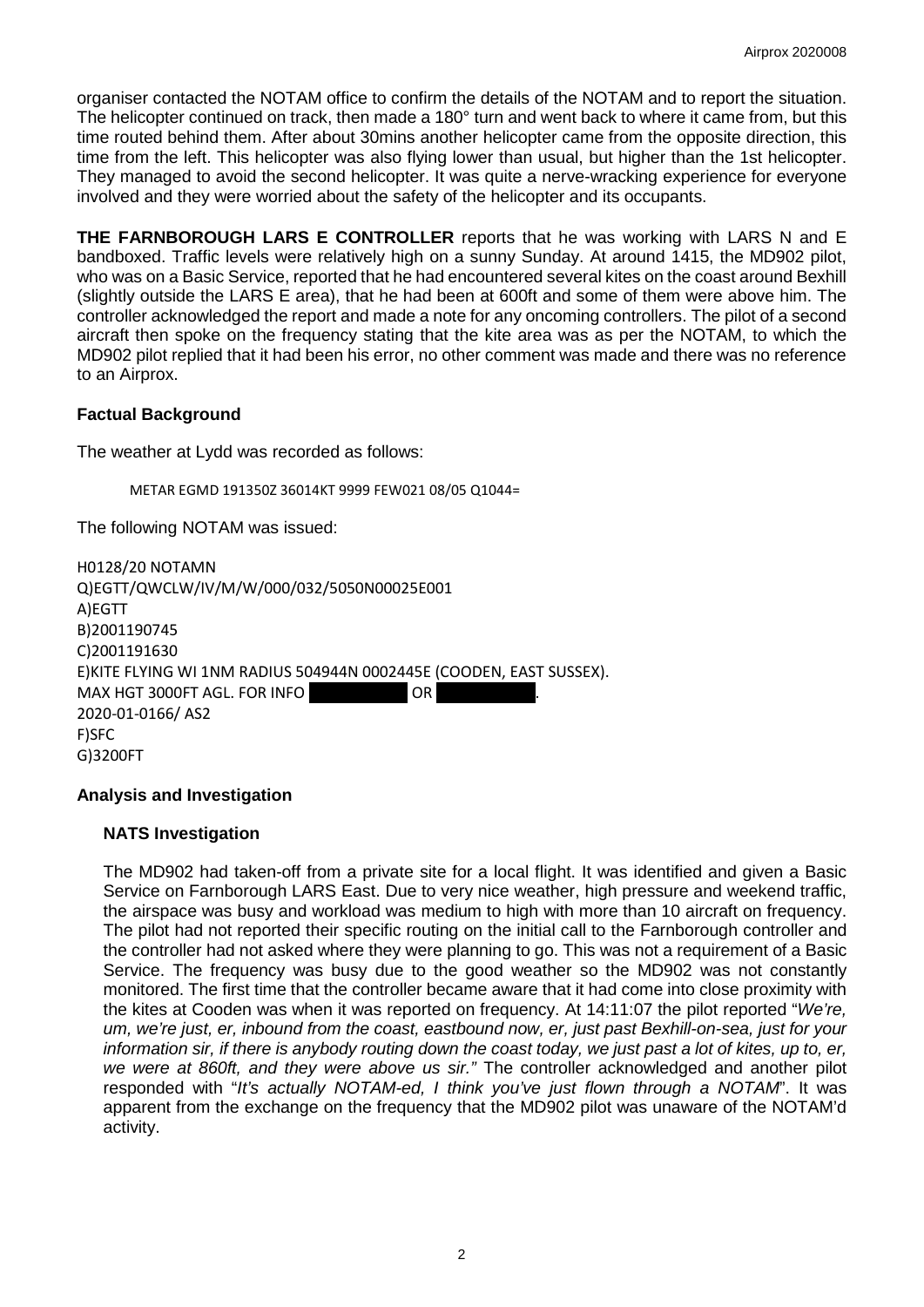# **UKAB Secretariat**

The NATS radar indicates that the MD902 flew within the vicinity of the kites twice, firstly, at 1336z, (see Figures 1 and 2), when the profile matched that described by the kite operator. The centre of the NOTAM is marked by the white cross. Figure 3 shows the MD902 at around 1410z, just before he reported the incident to the Farnborough controller.



Figure 3:1410:50

A kite weighing not more than 2kg is exempt from the majority of the  $ANO<sup>1</sup>$  $ANO<sup>1</sup>$  $ANO<sup>1</sup>$  apart from a few articles, including Article 241, which states that a person must not recklessly or negligently cause or permit an aircraft to endanger any person or property<sup>[2](#page-2-1)</sup>. Article 241 is also applicable to the MD902 pilot, along with Article 240, to not recklessly or negligently act in a manner likely to endanger an aircraft or any person in an aircraft<sup>[3](#page-2-2)</sup>.

## **Summary**

l

An Airprox was reported when an MD902 flew into proximity with a kite at 1411z on Sunday 19<sup>th</sup> January 2020. The MD902 pilot was operating under VFR in VMC, and in receipt of a Basic Service from Farnborough. There had been a NOTAM issued about the kite flying activity.

# **PART B: SUMMARY OF THE BOARD'S DISCUSSIONS**

Information available consisted of reports from the MD902 pilot and the kite operator, transcripts of the relevant RT frequencies, radar photographs/video recordings, a report from the air traffic controllers involved and reports from the appropriate ATC operating authorities. Relevant contributory factors

<span id="page-2-0"></span><sup>1</sup> The Air Navigation Order 2016 Article 23: Exceptions from the application of provisions of the Order for certain classes of aircraft.

<span id="page-2-1"></span><sup>2</sup> The Air Navigation Order 2016 Article 241: Endangering safety of a person or property.

<span id="page-2-2"></span><sup>3</sup> The Air Navigation Order 2016 Article 240: Endangering safety of an aircraft.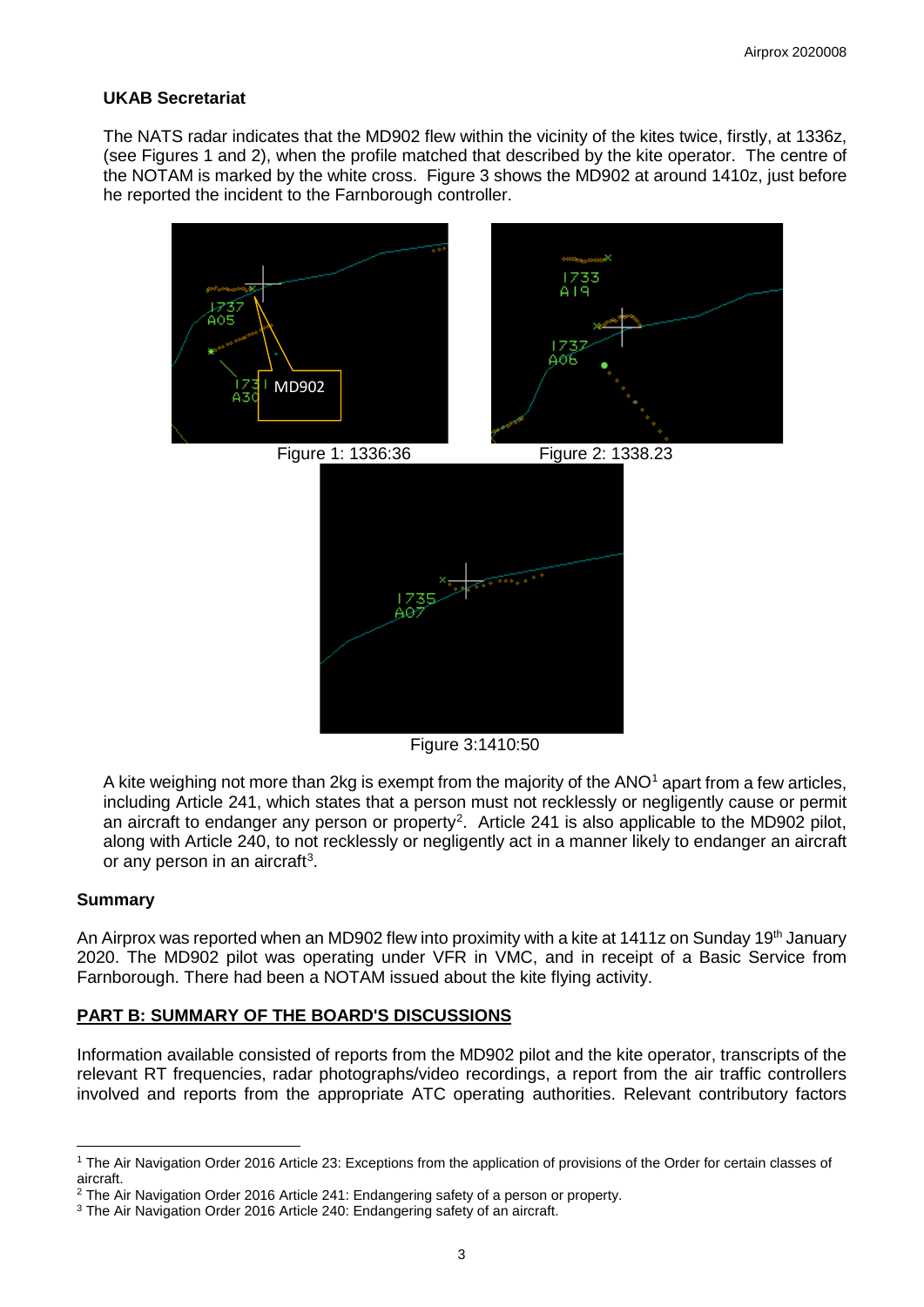mentioned during the Board's discussions are highlighted within the text in bold, with the numbers referring to the Contributory Factors table displayed in Part C.

Due to the exceptional circumstances presented by the coronavirus pandemic, this incident was assessed as part of a 'virtual' UK Airprox Board meeting where members provided a combination of written contributions and dial-in/VTC comments. Although not all Board members were present for the entirety of the meeting and, as a result, the usual wide-ranging discussions involving all Board members were more limited, sufficient engagement was achieved to enable a formal assessment to be agreed along with the following associated comments.

The Board first looked at the actions of the MD902 pilot, many of the pilot members opined that the use of Apps for flight planning made navigating through the NOTAM system much easier than looking through on-line, due to the sheer numbers of NOTAMs in force at any one time. However, they also had anecdotal evidence that from time-to-time some NOTAMs did not appear and so they urged pilots not to rely solely on such Apps, it remained the responsibility of the pilot to ensure pre-flight briefing was thorough. In this case, the MD902 pilot had not been aware of the NOTAM (**CF2**, **CF3**) and had flown through the area that the kites were flying. Members familiar with helicopter operations wondered on the type of power-checks that the pilot was conducting, noting that certain checks were quite time consuming and required the noting down of engine parameters which probably drew the pilot's attention away from look-out and into the cockpit (**CF6**), certainly he had not seen the kites on the first transit through the area (**CF8**). They noted that this was a busy piece of airspace and advised that if at all possible an observer should be utilised, either to make notes or to act as a look-out. Although the MD902 had been fitted with a TCAS I, it could not detect the kites (**CF5**) and the pilot did not receive any information from ATC and so had been denied situational awareness prior to seeing the kites in close proximity(**CF4, CF9**). Members wondered whether in general terms he may have been better conducting the flight at a higher level, if he had done so he could have requested a Traffic Service from ATC, which would have mitigated his reduced look-out, but noting that ATC also had no knowledge of the kites, they acknowledged that it would not have made any difference in this case (other than perhaps to have put him above the height of the kites) and so did not attribute this as a contributory factor.

Looking at the actions of the kite operators, they had issued a NOTAM to warn pilots about their presence, and had fortuitously heard and then seen the helicopter as it approached and were able to take action. Members noted that a NOTAM did not provide exclusive use of the airspace, but was there as a warning to pilots that activity was taking place.

Finally, turning to the role of ATC, Farnborough LARS were providing a Basic Service and as such were not required to monitor the flight of the MD902 (**CF1**). Members were told that the area of responsibility was so large that controllers did not routinely have NOTAMs displayed on their radar screens, nor could they be expected to remind pilots that they were approaching any such temporary activity, it was the sole responsibility of the pilot to ensure that he was fully briefed.

There was a wide and varied discussion when assessing the risk of the Airprox. Some members thought that this had been a very close encounter, with a possibility that the helicopter had struck a kite and they discussed whether the pilot would have known if he had collided with a kite, with members discussing anecdotal evidence of reports of helicopters landing with kite strings tangled around the aircraft without the pilot knowing about it. Others thought that the helicopter would have incurred damage if it had collided with the kite and thus, without any such damage, it was likely that the kites were further away from the helicopter than they appeared from the ground, and that it had been the down-wash from the helicopter that had caused the behaviour of the kites as described by the operators. The discussion went to a vote, with the majority deciding that safety was not assured; Risk Category B (**CF7**).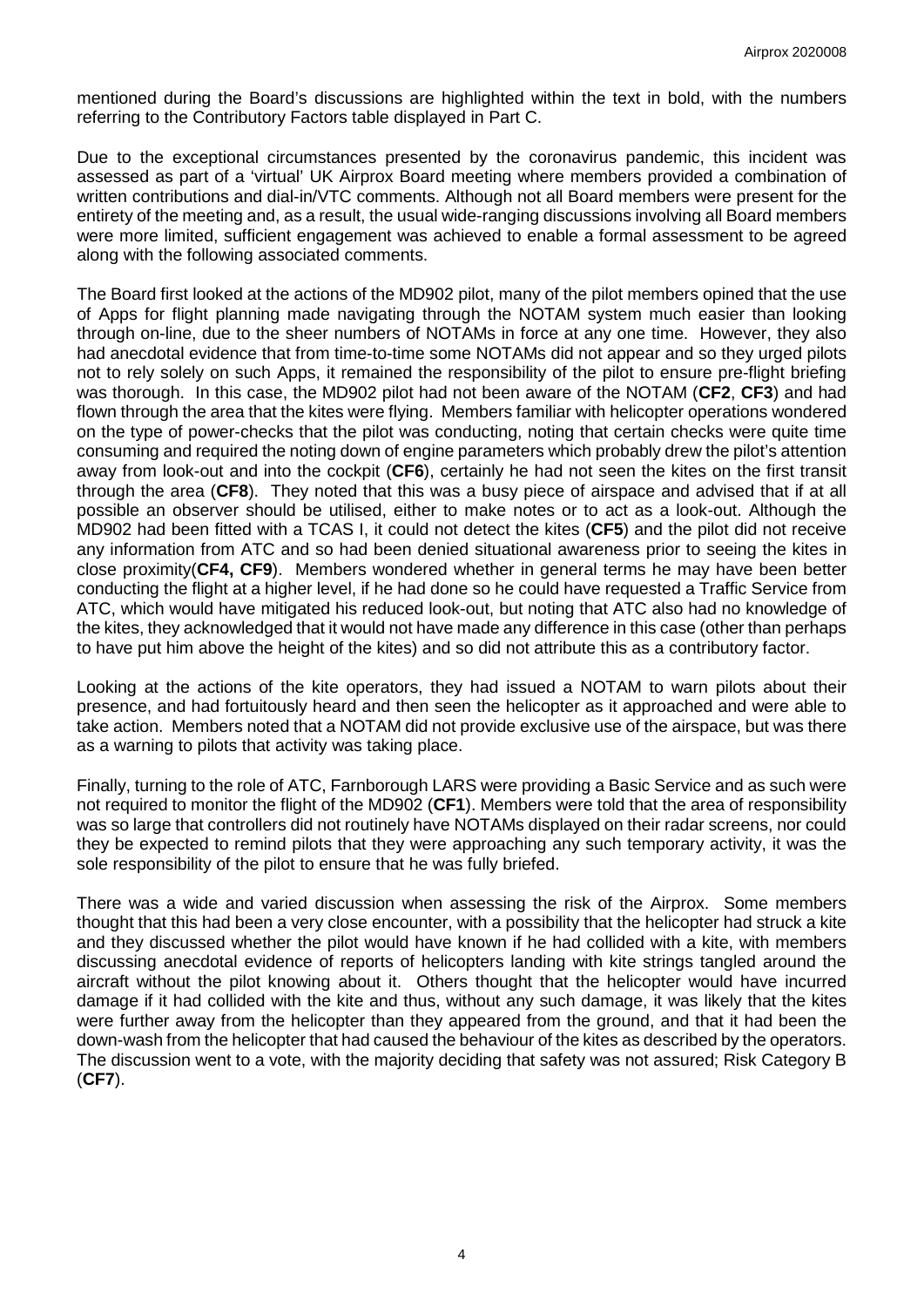# **PART C: ASSESSMENT OF CONTRIBUTORY FACTORS AND RISK**

## Contributory Factors:

|                | 2020008                                                               |                                                         |                                                                     |
|----------------|-----------------------------------------------------------------------|---------------------------------------------------------|---------------------------------------------------------------------|
| <b>CF</b>      | Factor                                                                | <b>Description</b>                                      | <b>Amplification</b>                                                |
|                | <b>Ground Elements</b>                                                |                                                         |                                                                     |
|                | • Situational Awareness and Action                                    |                                                         |                                                                     |
| 1              | Contextual                                                            | • ANS Flight Information Provision                      | Not required to monitor the aircraft under the agreed<br>service    |
|                | <b>Flight Elements</b>                                                |                                                         |                                                                     |
|                | • Regulations, Processes, Procedures and Compliance                   |                                                         |                                                                     |
| $\overline{2}$ | <b>Human Factors</b>                                                  | • Flight Operations Documentation and<br>Publications   | Regulations and/or procedures not complied with                     |
|                | <b>. Tactical Planning and Execution</b>                              |                                                         |                                                                     |
| 3              | <b>Human Factors</b>                                                  | • Flight Planning and Preparation                       |                                                                     |
|                | <b>.</b> Situational Awareness of the Conflicting Aircraft and Action |                                                         |                                                                     |
| 4              | Contextual                                                            | • Situational Awareness and Sensory Events              | Pilot had no, late or only generic, Situational<br>Awareness        |
|                | <b>• Electronic Warning System Operation and Compliance</b>           |                                                         |                                                                     |
| 5              | Technical                                                             | • ACAS/TCAS System Failure                              | Incompatible CWS equipment                                          |
|                | • See and Avoid                                                       |                                                         |                                                                     |
| 6              | <b>Human Factors</b>                                                  | • Distraction - Job Related                             | Pilot looking elsewhere                                             |
| 7              | Contextual                                                            | • Near Airborne Collision with Other Airborne<br>Object | Unpiloted air vehicle                                               |
| 8              | <b>Human Factors</b>                                                  | • Monitoring of Other Aircraft                          | Non-sighting or effectively a non-sighting by one or<br>both pilots |
| 9              | <b>Human Factors</b>                                                  | • Monitoring of Other Aircraft                          | Late-sighting by one or both pilots                                 |

## Degree of Risk: B.

### Safety Barrier Assessment<sup>[4](#page-4-0)</sup>

In assessing the effectiveness of the safety barriers associated with this incident, the Board concluded that the key factors had been that:

### **Flight Elements:**

 $\overline{\phantom{a}}$ 

**Regulations, Processes, Procedures and Compliance** were assessed as **ineffective** because the MD902 pilot was required to know that there was an active NOTAM to affect his route.

**Tactical Planning and Execution** was assessed as **ineffective** because the MD902 pilot flew through the NOTAM area.

**Situational Awareness of the Conflicting Aircraft and Action** were assessed as **ineffective** because the MD902 pilot was not aware of the kite flying activity and the kite operators only had generic situational awareness that the helicopter was in the vicinity.

**Electronic Warning System Operation and Compliance** were assessed as **ineffective** because the TCAS on the MD902 could not detect the kites.

<span id="page-4-0"></span><sup>4</sup> The UK Airprox Board scheme for assessing the Availability, Functionality and Effectiveness of safety barriers can be found on the [UKAB Website.](http://www.airproxboard.org.uk/Learn-more/Airprox-Barrier-Assessment/)